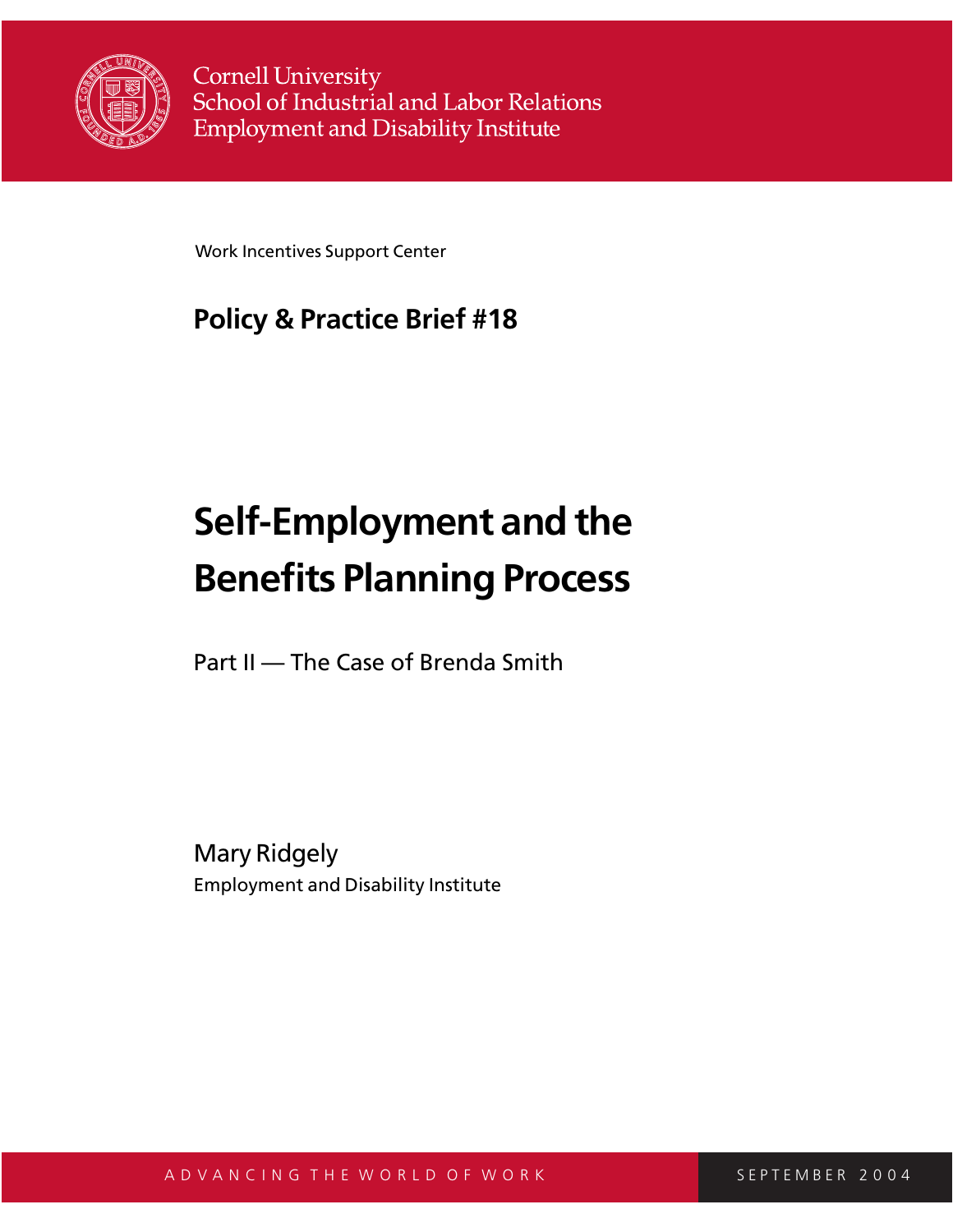This is one of a series of articles written for benefits specialists employed by Benefits Planning, Assistance and Outreach projects and attorneys and advocates employed by Protection and Advocacy for Beneficiaries of Social Security programs. Materials contained within this policy brief have been reviewed for accuracy by the Social Security Administration (SSA), Office of Employment Support Programs. However, the thoughts and opinions expressed in these materials are those of the authors and do not necessarily reflect the viewpoints or official policy positions of the SSA. The information, materials and technical assistance are intended solely as information guidance and are neither a determination of legal rights or responsibilities, nor binding on any agency with implementation and/or administrative responsibilities.

# **Table of Contents**

| II. |  |
|-----|--|
|     |  |
|     |  |
|     |  |
|     |  |
|     |  |
|     |  |
|     |  |
| Ш.  |  |
|     |  |
|     |  |
|     |  |
|     |  |
|     |  |
|     |  |
|     |  |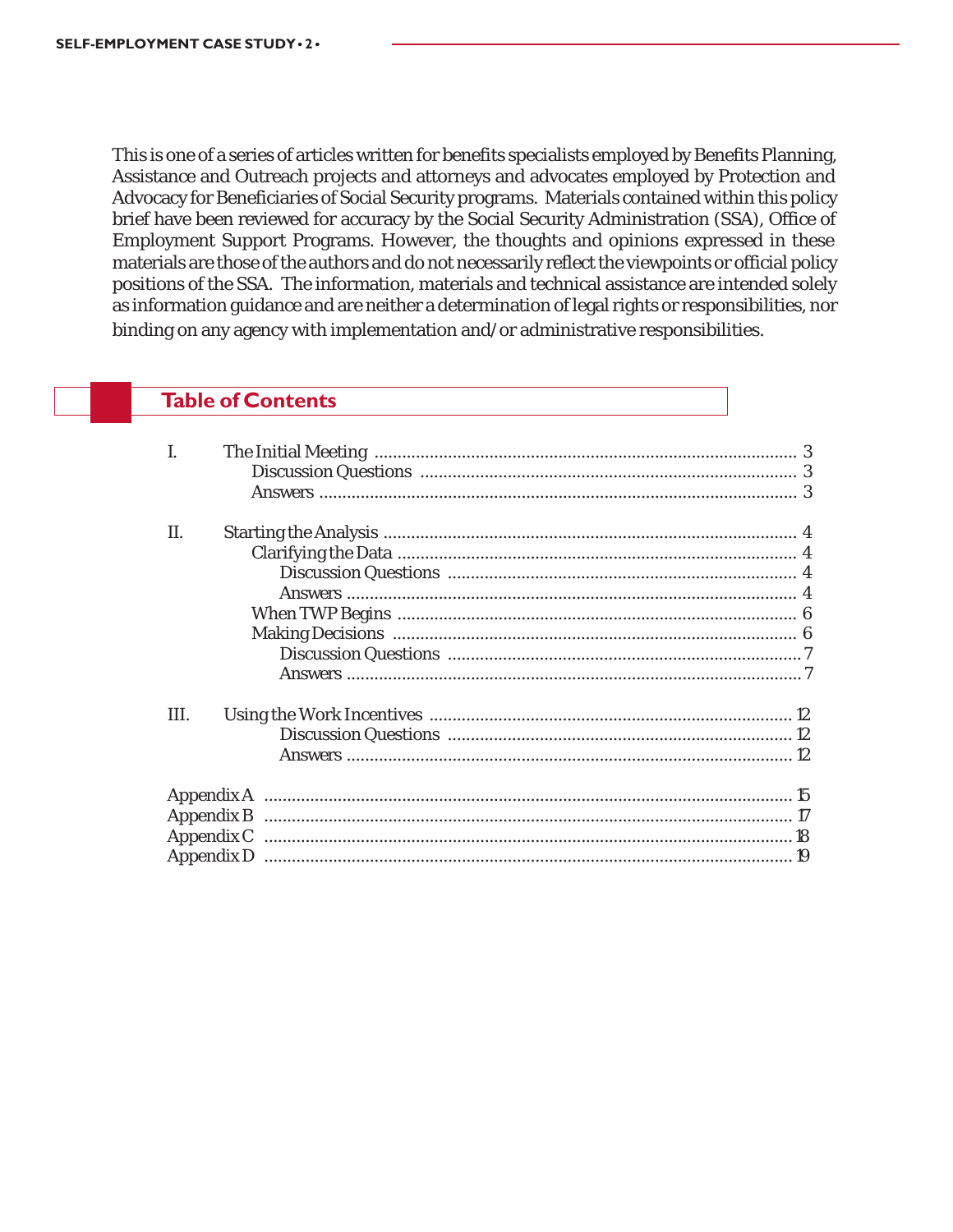**I. The Initial Meeting**

Brenda is an SSI recipient referred to you for a benefits analysis. She recently applied to the state VR agency for services, and the benefits analysis is part of her plan for employment.

When you meet with Brenda in July 2004, you learn that she is in her late forties, is married, and is getting SSI benefits because of a spinal cord injury that she sustained in her early twenties. Her state's Medicaid waiver program provides the funding for chore services and personal assistant services for a total of 8 hours per day. As an SSI recipient, she does not have a spend down, or cost share, for these services. You learn that her husband work's part time as a clerk in a gas station, where he earns \$600 a month (gross). He is also a self-employed photographer, but he is not earning any profit from the small amount of work he currently gets.

Brenda's goal is to join her husband in self employment. She wants to be the business manager for the photography business, do all of the marketing, customer relations, set up the photo shoots, and manage the books. The state VR agency will help her with this goal by purchasing furniture, office equipment, software and training for her to develop the necessary skills to perform these duties. Before she gets too far along in the business plan development, however, she wants to discuss how her benefits will be affected if she accomplishes her goal. She is particularly concerned about her Medicaid benefits, because that is how her support services are funded.

After Brenda signs a release, you request a BPQY from the local SSA office. (See Appendix A)

#### **Discussion Questions:**

- 1. What is your analysis of the BPQY?
- 2. What issues need to be further explored with Brenda in order to do the analysis?
- 3. What questions would you ask her in order to get more information?

#### **Answers:**

- 1. The BPQY shows work activity spanning a period of five years, from 1996 to 2002.
- 2. Is Brenda going to be a partner in the business, or is she going to be employed by her husband? What other option might they consider?
- 3. You would ask the following questions:
	- What is their housing situation?
	- Are there specific income requirements for the Medicaid waiver program?
	- An increase in her husband's income could affect her benefits. Will he continue to work at the gas station once the business is up and running?
	- . When did SSA last review her SSI eligibility?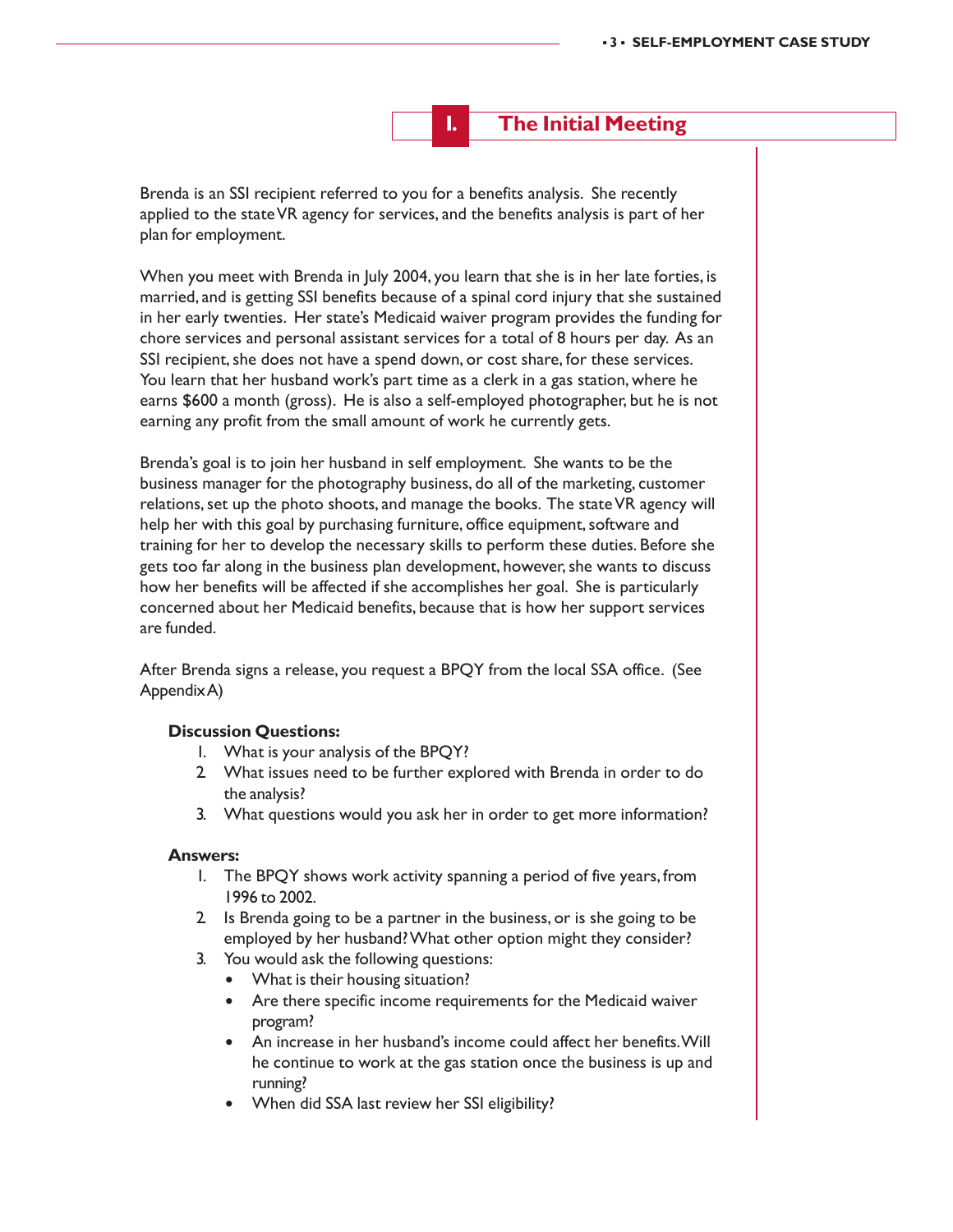# **II. Starting the Analysis**

# **A. Clarifying the Data**

You suspect that Brenda has reached insured status for Title II benefits because of the work earnings reported on the BPQY. You ask her permission to call the SSA to discuss this issue. She agrees and you put in a call to the Work Incentives Liaison in the local office. The WIL looks at her record and tells you that Brenda is entitled to SSDI benefits on her own record. He calculates her monthly benefit will be \$299 per month, which is retroactive back to July 2002.

You meet with Brenda to share what you've learned from SSA and to discuss her employment options. You tell Brenda that, in order to do your analysis, you need to know how she expects to be involved in the business: as a partner in the business, an employee of her husband's business, or being the business owner and employing her husband. You recommend that she consult with a tax specialist or business consultant and inform you of her decision. She agrees to do that, but her immediate concern is the SSDI. She needs assurance that she will not lose her Medicaid when she has unearned income.

#### **Discussion Questions:**

- 1. What do you tell Brenda about the impact that the SSDI will have on her SSI and Medicaid?
- 2. What does Brenda need to do next about the SSDI?
- 3. What "red flag" goes up when you realize that Brenda's entitlement to SSDI is retroactive and she will get a lump sum payment?
- 4. Based on the earnings reported on the BPQY, has Brenda used any Trial Work months? The BPQY does not mention any, but you know that you cannot always trust the BPQY to be accurate. What information do you need in order to answer this question?

#### **Answers:**

1. SSA will apply the General Income Exclusion when calculating Brenda's SSI payment once she is receiving SSDI, so that all but \$20 of the SSDI will offset Brenda's SSI. The SSDI is low enough that Brenda will continue to get a cash payment from SSI. Using the Federal Benefit Rate of \$564 and assuming no State Supplement, Brenda's new SSI payment will be \$285 per month in 2004. (\$299 SSDI minus \$20 general income exclusion  $=$  \$279 countable unearned income.  $($564 - $279 = $285)$ . However, she is entitled to a back payment of SSDI benefits. You tell Brenda that she will receive a lump sum payment for the back SSDI benefits, but that she will be considered "overpaid" in SSI benefits for the same period. SSA will collect the overpayment by withholding that same amount from her retroactive SSDI benefits. Since Brenda will still be getting an SSI payment, she will continue to be eligible for Medicaid. She will actually have \$20 more each month in disposable income because of the \$20 general income exclusion. Her Medicaid coverage will continue because she is receiving regular SSI payments.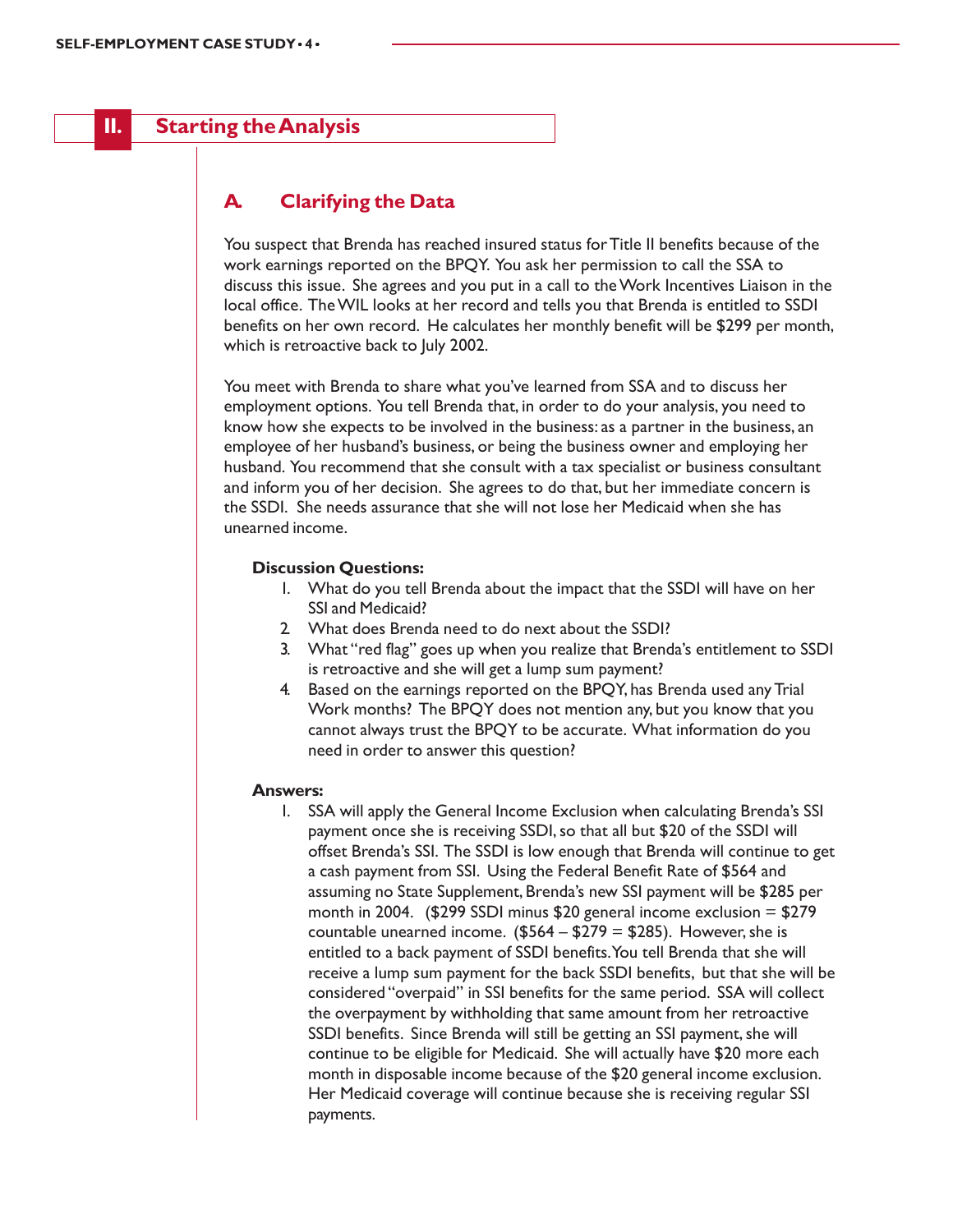- 2. Brenda needs to contact the local Social Security office and file an application for SSDI benefits as soon as possible. SSI recipients are required to file for any other source of income, so Brenda does not have a choice in the matter. She can file by calling the local office and they will send her the forms, or by setting up an appointment to meet with the Claims Representative, who will take the claim and file the appropriate forms.
- 3. Will the lump sum payment in SSDI put Brenda over the resource limit? If so, she has 9 months to "spend down" before the excess is counted and she would lose SSI/Medicaid eligibility. Because of the offsetting of the SSI overpayment, however, it is unlikely that Brenda will have excess resources. Brenda has been underpaid in SSDI benefits a total of \$7,176 for the period from July 2002 through June 2004. However, she is OVERPAID in SSI benefits for the same period, because she received a full SSI payment even though she was entitled to SSDI benefits. The 2002 FBR was \$530; the FBR for 2003 was \$545. **Assuming that the SSDI benefit is \$299 for the entire period, the SSA calculates her SSI overpayment as follows:**

|      | 2002 $$530 - 279 = $251 \times 6$ months = \$1,506 |                         |
|------|----------------------------------------------------|-------------------------|
| 2003 | $$545 - 279 = $266 \times 12$ months = \$3,192     |                         |
| 2004 | $$564 - 279 = $285 \times 6$ months = \$1,710      |                         |
|      |                                                    | <b>Total</b> = $$6,408$ |

The difference between the SSDI overpayment and the SSI overpayment equals:  $$7,176 - 6,408 = $768$ . That is the amount that Brenda will receive. You must remind her that if this payment puts her over the resource limit of \$2000, she has nine (9) months to spend it before SSA will count it. (Section 431 of the Social Security Protection Act of 2004 increases (to 9 months) the time period for excluding from resources the amounts attributable to payments of past-due Social Security and SSI benefits and earned income and earned income and child tax credits.)

4. You need to know the following in order to do your analysis: What was the Trial Work Period earnings limit for the years that Brenda was working? Has the field office "developed" the Trial Work Period data? Is there a "protected filing date" for the SSDI claim? A protected filing date is one in which the SSI review was conducted, therefore establishing that Brenda was entitled to SSDI, even though she did not file at that time. Typically, an SSI recipient is reviewed annually to ensure that the eligibility is ongoing. However, in some cases this does not occur due to the CDR mailer that is used to predict the probability of medical recovery. Individuals on a sevenyear diary may not have a full review.

You will need to verify this with the Work Incentive Liaison, but there is a possibility that none of the work Brenda did during those years counted as Trial Work Months. That is because the Trial Work Period begins with the earliest of: the date of entitlement or the date of filing for benefits. The section of the POMS that guides the field office in the decision is below.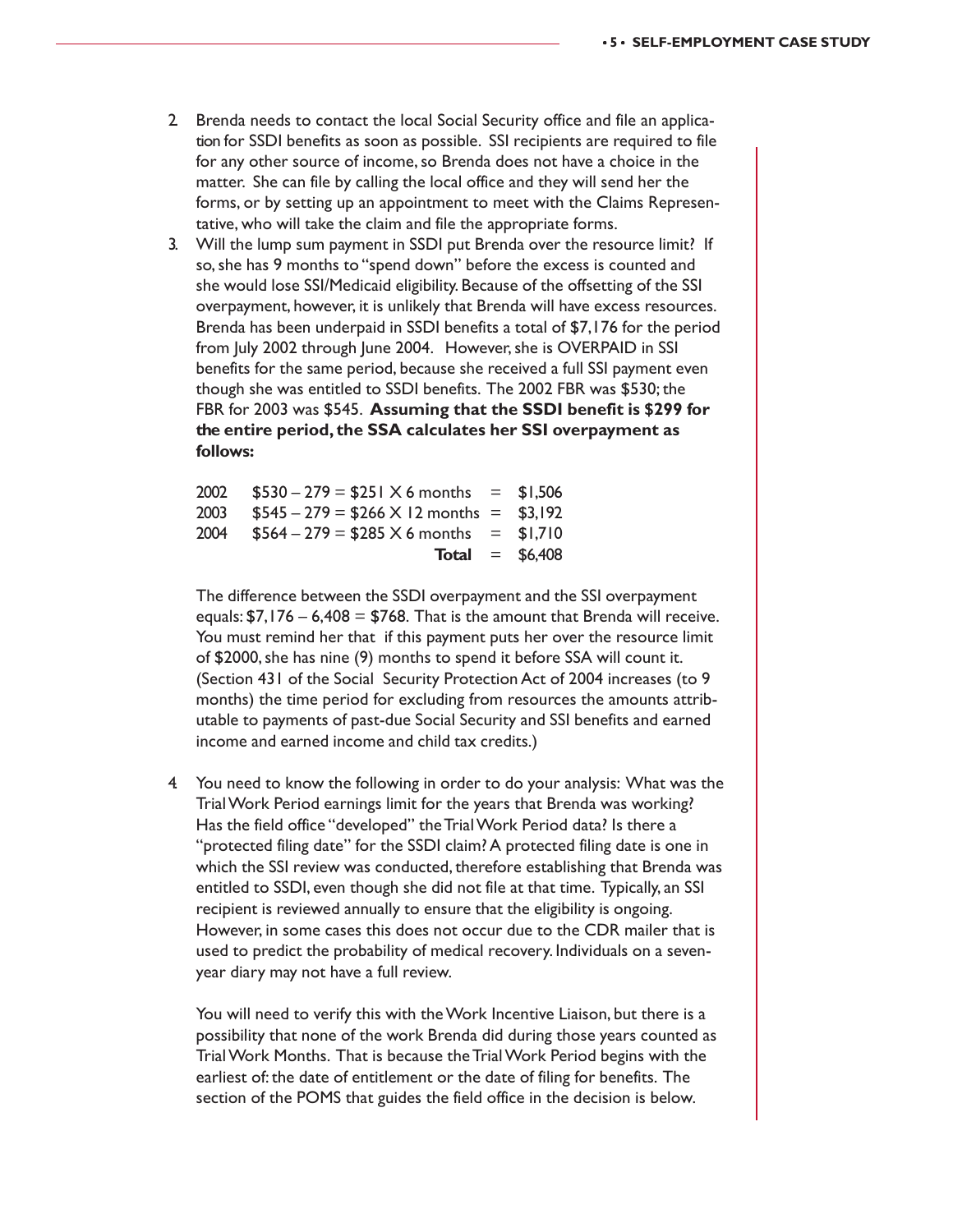#### **B. When the TWP Begins (DI 13010.055)**

*Use the following policies to determine when the TWP begins.*

- The TWP begins with the month in which a disabled individual becomes first entitled, or is re-entitled, to a title II disability benefit, provided this month is not prior to the month the application was filed.
- No TWP can begin earlier than the month in which the application was filed.
- When the initial disability benefit entitlement is based on a protective filing date, the protective filing date is the application date, so the TWP cannot begin before the protective filing date.

Because Brenda was on a seven-year medical review schedule, it is possible that the local office did not have contact with her regarding the SSI benefit. If that was the case, there was no "protective filing date" and the earliest her TWP could begin is July 2004. None of the work she did previously would count toward a TWP.

This is a very complicated decision and one that is made by the local office when the application is filed. The benefits specialist needs to be aware of this issue in order to be a good advocate on behalf of the beneficiary.

#### **C. Making Decisions**

Brenda tells you she can't make a decision to be a partner in the business or be an employee of the business with her husband as the owner (they have decided that having Brenda be the employer is not an option) without knowing how each option will affect her benefits. She asks you to give her an analysis of each. She wants to know which option would be to her best advantage. You learn that the prevailing wage in her community for a Business Manager for a photographic or similar business is \$2,000 per month for a full-time employee. She will have Impairment Related Work Expenses totaling \$100 a month.

You learn that Brenda and her husband own their home, which is a large ranch style house. Their plan is to remodel a large bedroom/den at one end of the house to serve as the studio. Brenda will use a smaller room as her office. Their adult son will help with the business by offering Brenda some support in the office. He will run errands, e.g. go to the post office, buy supplies, take documents to the copy shop, etc. He is a part-time student and lives in their home rent-free. Brenda estimates that he will spend an average of 15 hours per week helping them. The prevailing wage for this type of help is \$6.00 per hour.

They already own most of the photographic equipment necessary for the business, but some purchases will have to be made such as background material for the photo shoots, stools and other props, and they will have to make a substantial investment in regular inventory such as film, bulbs for studio lights, and other expendable supplies. As part of Brenda's Individualized Plan for Employment, the VR counselor will fund most of the start-up costs.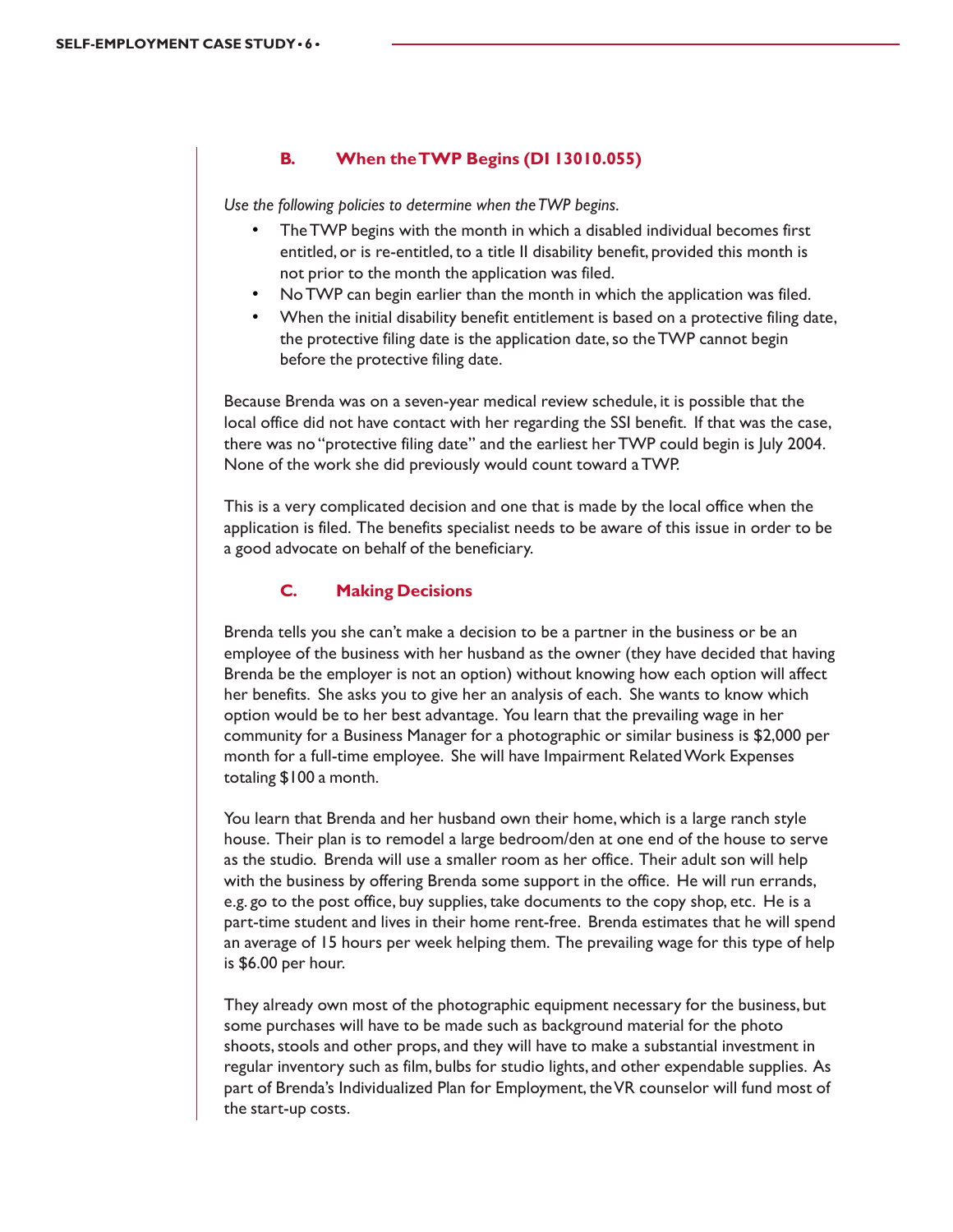Given the expenses they will incur and the financial assistance from DVR and a small business loan, Brenda and her husband estimate that the annual net income from the business, if they are partners, will be \$7,500 in the first year and \$12,000 in year two. Year three they expect the income to jump to \$27,000. These figures are the difference between the gross receipts they expect minus the expenses such as space, supplies, advertising, etc. If Brenda is an employee of the business, works half-time during the first two years and increases to full-time the third year of operation, the business will report a net loss of \$5,400 for the first year, break-even in the second year, and show a small profit in year three. These projections are based on the fact that the competition for customers will be tough. There are several well-established independent photographers in their community, and their net income ranges from \$30,000 to \$50,000 per year.

#### **Discussion Questions:**

- 1. Based on what you know about the effect of regular employment versus self employment on SSI, SSDI and health care, what do you tell Brenda?
- 2. How will Brenda's husband's income affect her benefits?
- 3. If the son does not get paid to help with the business, how will that factor into the analysis?
- 4. What issues might the VR agency supporting Brenda have with providing funding for the studio/photographic equipment and supplies?
- 5. What work incentives might Brenda want to consider as she develops her plan?

#### **Answers:**

1.a. **Brenda is an employee of the business, which is owned by her husband.**

In your analysis, you explain to Brenda the difference between being an employee of the business and being self-employed. As an employee, Brenda would be paid at the prevailing wage and receive regular paychecks. Using that information, you determine her gross wages would be \$2,000 if she works full time and \$1,000 if she only work half-time. Based on this information, you explain that she will use her **Trial Work Months** (if they weren't already used during her past employment), and SSA will conduct a work CDR. You would explore with Brenda the possibility of **Impairment Related Work Expenses** or **Subsidy/ Special Conditions**. If you consider the IRWE she has already mentioned, her countable earnings would be \$1,900 at full-time and \$900 at half-time. The work that Brenda's son does could be considered an IRWE if they consider that the room and board he receives is "in-kind" income. Once her VR file is closed, she may have to purchase other types of adaptive software or equipment as her's can become obsolete quickly. In addition, Brenda has Personal Assistant Services throughout the day, and some of these may be available to assist her while she's working. If paid by VR or Medicaid, this could be considered a **special condition**. Because she is working for her husband in this scenario, discuss the possibility of **employer subsidy**: due to the severity of her disability, will she need more support to function on the job or work more slowly that a non-disabled employee?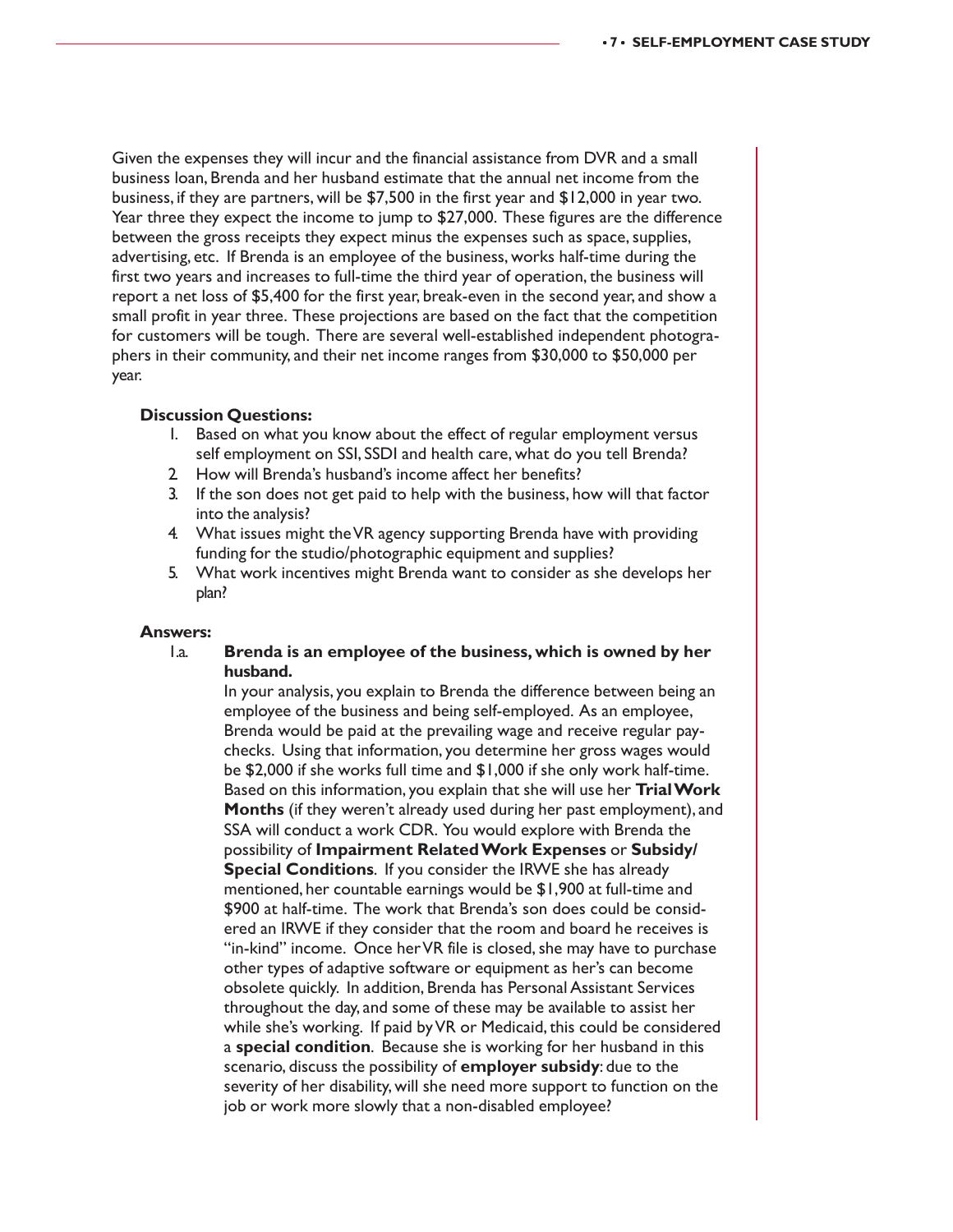If Brenda does not have sufficient IRWE or Subsidy to reduce her countable income below SGA, her benefits will be "ceased" and payments suspended for any month her earnings are over SGA. Using a tracking worksheet (**Appendix B**) and a hypothetical start date for the employment, you show Brenda the beginning and end of the Trial Work Period, the Cessation Month and Grace Months, the Extended Period of Eligibility, the Extended Medicare Period, and the point at which her SSDI benefit status would be terminated. You educate her about Expedited Reinstatement, and reinforce that, during the EPE, she will receive a benefit check for any month that she is unable to earn at or above the SGA level. You remind her that the SGA level will change each year, so she will want to contact the SSA or a benefits specialist in January to ask what the level is for that year.

You would also have to explain the impact the earnings will have on her SSI. As a concurrent beneficiary, the point at which Brenda's SSI is reduced to zero, the Breakeven Point (BEP), is lower that for someone who gets only SSI. Brenda is receiving a monthly SSDI payment of \$299 in 2004, which means her BEP is \$635. (\$299 - \$20 = \$279 countable unearned.  $$564 - 279 = $285 + 285 + 65 = $635$  (BEP).) During the twelve month period in which Brenda is in her TWP, cessation and grace months, Brenda would have \$279 of countable unearned income and \$417.50 of countable earned income, for a total of \$696.50 of countable income if she works half-time. That is too high for her to qualify for the SSI cash benefit, even if you account for the increase in the Federal Benefit Rate in January 2005. You explain to Brenda that the Medicaid coverage will continue under the 1619(b) provision. When she increases to full-time and her SSDI payments are suspended because she is considered earning at the SGA level, her countable earned income would be \$907.50. This is too high to be eligible for an SSI payment, but Medicaid coverage would continue. (The \$100 IRWE is included in the calculation of countable earned income.)

Because of Brenda's severe physical disability and the need for Medicaid-funded attendant care and other medical services, her Medicaid costs exceed that of the average SSI recipient. You explain that her annual income threshold for 1619(b) would be higher than the state's threshold by getting a report of Brenda's actual Medicaid expenses for the previous 12 months. You then use the individualized threshold computation worksheet (**Appendix C**) to estimate her threshold. Having this information will help Brenda determine whether she can receive salary increases when/if the business is doing well.

You explain to Brenda that when her SSDI benefits are suspended and/ or terminated due to SGA level earnings, the BEP will be higher. If a new calendar year has begun and the FBR is higher, you can compute the monthly BEP by multiplying the FBR by 2 and adding \$85. If her gross wages paid in a month are below the BEP, Brenda will get an SSI payment, and will return to regular Medicaid status.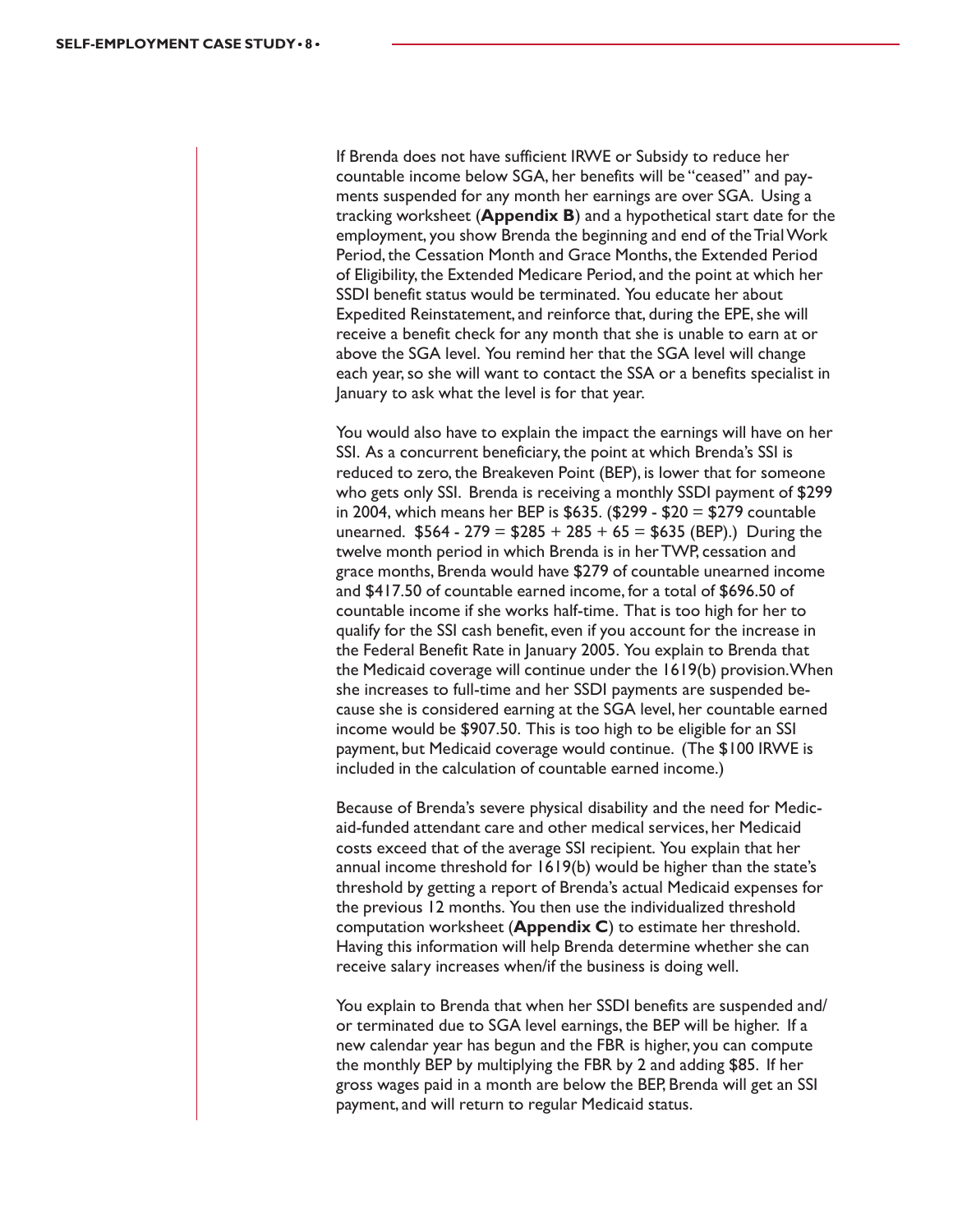You also inform Brenda that her husband's income may affect her eligibility for SSI benefits, but not the SSDI. Currently, his earnings are not sufficient for deeming to occur, but if he pays himself a salary from the business, or his net profit is high enough, SSA will deem a portion of his income to her. The combination of SSDI and both of their earned income may make her ineligible for SSI, but when the SSDI is suspended/terminated that would change. The bottom line is that Brenda must be very careful to report her husband's earnings as well as her own.

#### 1.b. **Brenda and her husband own the business together.**

In this scenario, you would explain to Brenda that net income from self employment, or NESE, is the measure SSA uses to determine if she is engaging in SGA. They also use NESE to calulate the SSI payment. You would explain that a Trial Work month is used when the net income for the month is at or above the TWP earnings level (\$580 in 2004), OR, when she spends 80 hours or more engaged in the business activity. You explain that it is up to her to document the time she spends in the business and report that to the SSA. The time she spends in starting up the business doing the business plan, getting marketing material developed, getting the skills needed to do the job – is not considered Trial Work Period activity. Only when she is "open for business" does the Trial Work Period begin. If Brenda cannot spend at least 80 hours working for the business, or if her net income is not at or above the TWP limit, she will not exhaust her TWP.

When the TWP months are complete, however, SSA will conduct the work CDR to determine if her self employment activity constitutes SGA. You explain the three tests SSA may use to make this determination: 1) Significant Services and Substantial Income; 2) Comparability of work; and 3) Worth of work. In her case, because she and her husband will own the business together, SSA must determine if she is providing significant service to the business. If not, she is not doing SGA level work. In the first test, both factors must be present. One without the other is not evidence of SGA level work. If SSA cannot make a determination using the first test, they may apply tests two and three. However, they must examine businesses in Brenda's community in order to make the comparison. If other photography businesses in the community are doing the same amount of business and earning comparable income, even though the net profit is not above the SGA level, SSA could determine that Brenda is doing substantial work.

You also help Brend understand that the net earnings from self employment are determined by the following formula: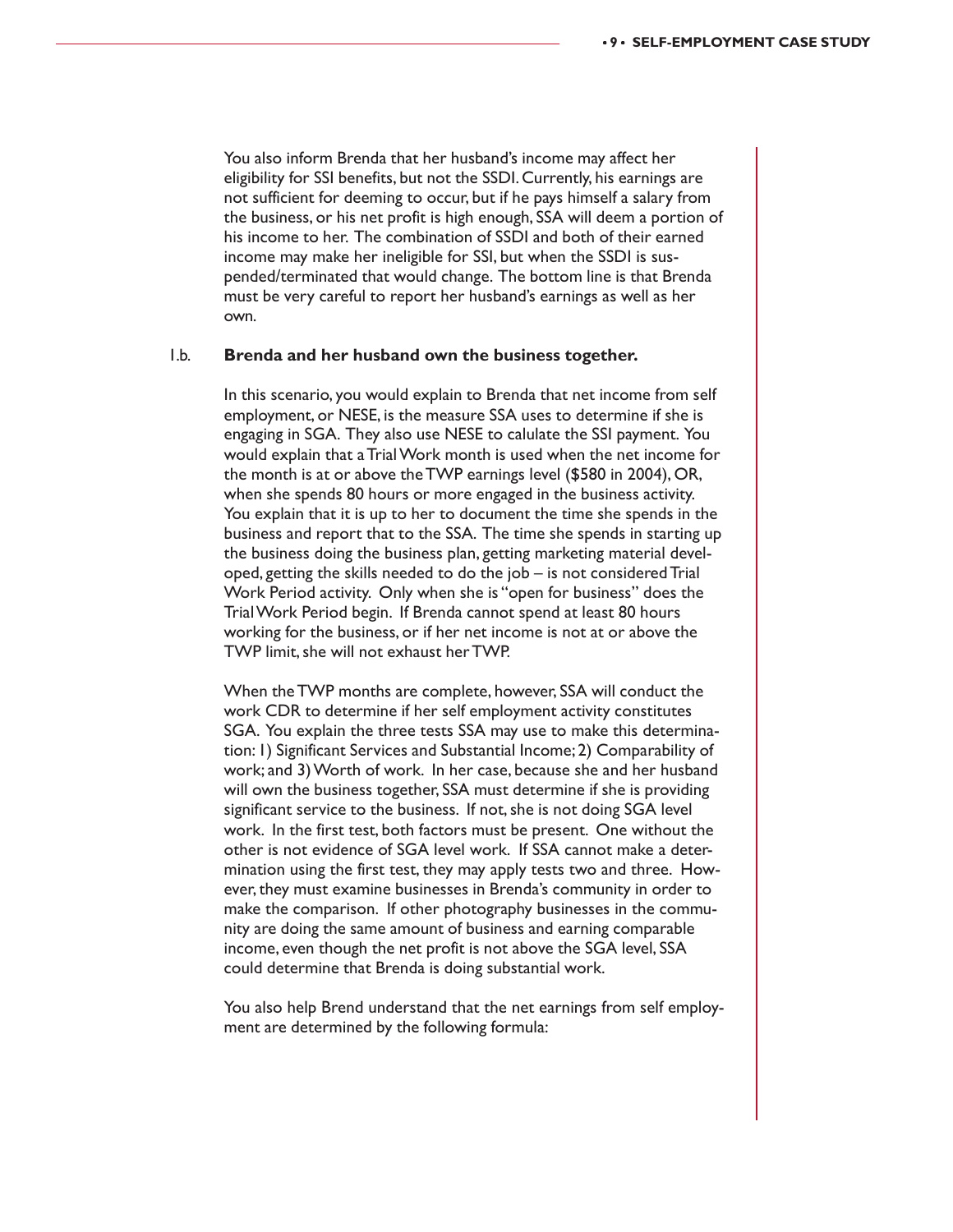Gross recipts from the business. Minus business expenses. Minus a .9235 exclusion for FICA after 12/31/89.  $(100\% - 7.65\% = 92.35 \text{ or } 0.9235)$  12/31/89.) Minus applicable work incentive deductions.

You explain to Brenda that the FICA deduction is allowed because self employed individuals are required to pay the entire 15% FICA tax, so this is allowed as a business deduction.

In your summary of the analysis, you strongly encourage Brenda to consult with an accountant that is expert in the self employment tax regulations. Particularly because Brenda's business is located in their home, they will need to have expert advice on what expenses the IRS will allow as business expenses.

You explain that the applicable work incentives include:

- Unpaid Help,
- Impairment Related Work Expenses (IRWE), and
- Unincurred Business Expense

You also mention to Brenda that the SSA may average her earnings when doing the initial SGA determinations if there are fluctuations in the net earnings. For example, the business Brenda and her husband believe they can be most successful at is doing high school senior photos. They will probably do most of their business in the late summer and early fall when the seniors are required to get the photos into the yearbook committee.

For SSI purposes, you explain to Brenda that SSA will use the NESE reported to IRS to calculate the SSI payment. Brenda can give them an estimate of the net earnings expected, and they will adjust the SSI payment up or down when taxes are filed. SSA will divide the yearly net income by 12 months to get a monthly amount, even if the business does not have any income during certain months of the year when activity is very low. Because Brenda has SSDI benefits, the net income only has to be \$285 a month in order for the SSI payments to be reduced to zero.

#### 2. **How will Brenda's husband's income affect her benefits?**

The income that Brenda's husband draws from the business will have to be considered in your analysis. If Brenda is an employee, the business will show a loss for the first year, break-even in the second year, and have a small profit in year three. Her husband must decide if he will use the entire net income as his salary, or invest some of the money back into the business. In year one and two, the only source of income is the money he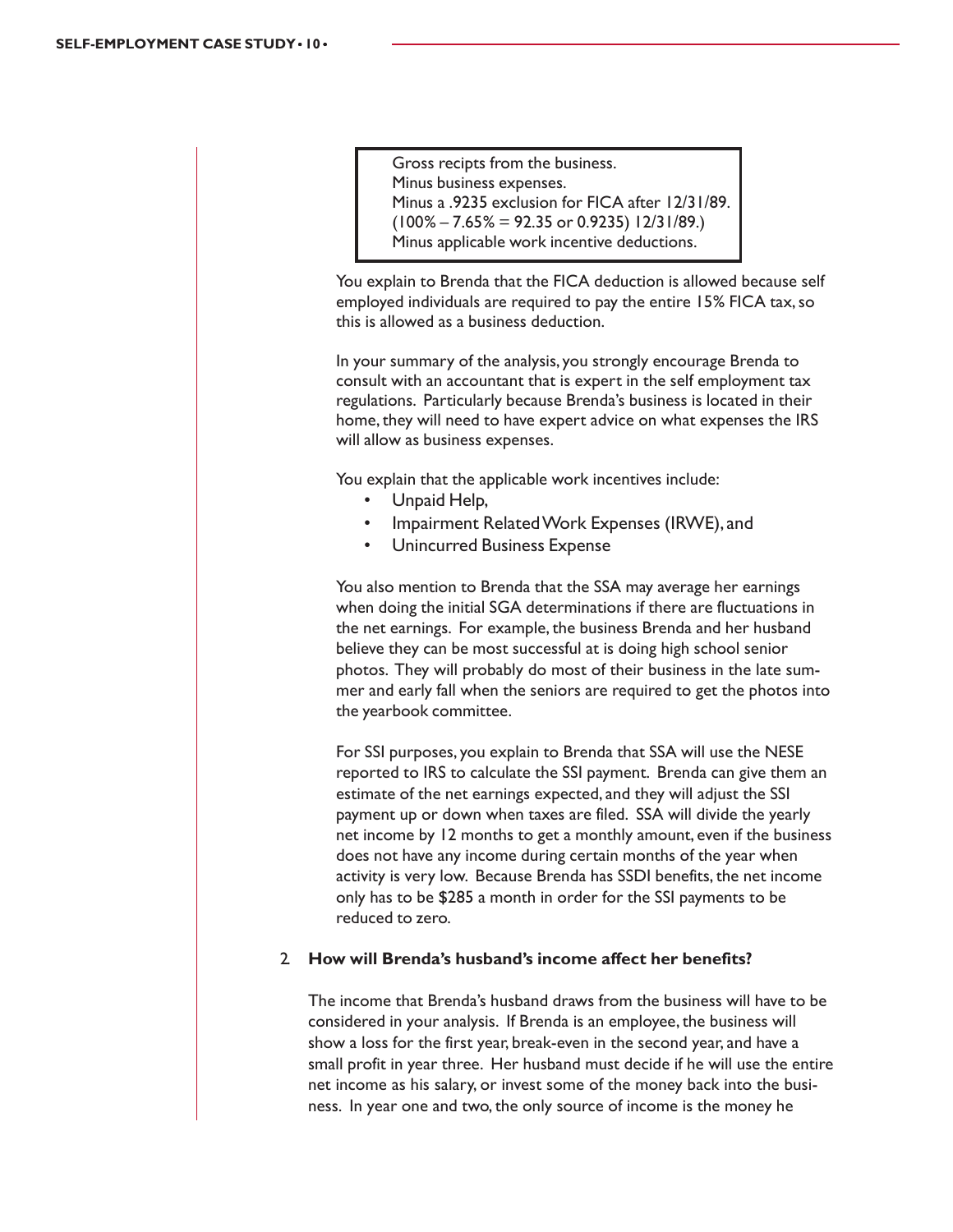earns at the gas station, so there would be no deeming. The third year, the small profit would not be enough to result in deeming. If Brenda and her husband own the business and share the profits equally, he would have net income of \$289/month in year one, \$462/month in year two, and over \$1,000 in year three. You would need to contact the Work Incentive Liaison to ask how much of that income would be deemed to Brenda.

Would she lose the Medicaid? If some of her husband's income is deemed to her, it is possible that the combination of deemed income and unearned income would be the reason that she is not eligible for an SSI payment. If that is the case, she would risk losing Medicaid eligibility, unless her state has a Medicaid buy-in that she qualifies for, or she can pay a spend down or deductible. As long as Brenda has earnings, however, she will be eligible for continued Medicaid coverage under the 1619(b) work incentive even if she does not get SSI because of deemed income.

If Brenda's earnings are at or above SGA, her SSDI will be suspended. At that point, if her wages are not at or above the break-even point for an SSI recipient, she would qualify for an SSI cash benefit and get Medicaid.

#### 3. **If the son isn't paid to help with the business, how does that factor into the analysis?**

The work that Brenda's son does for the business qualifies as "unpaid help." Brenda will have to provide SSA with the following information at the time it is approved: the name of the individual, their relationship to the beneficiary, the reason the unpaid help is needed, a description of the services provided as well as the time spent, and the length of time the arrangement has been in existence. SSA will determine the value of the unpaid help based on the prevailing wage for that type of work, and will deduct that amount when they are calculating her countable income for the SGA determination.

#### 4. **What issues might the VR agency supporting Brenda have with providing funding for the studio/photographic equipment and supplies?**

If Brenda is an employee of the business, the VR agency cannot provide funding for the equipment, etc. This is because the VR resources are for the individual client, not the business or the employer.

#### 5. **What work incentives might Brenda want to consider as she develops her plan?**

In addition to using the Unpaid Help, IRWE and Unincurred Business Expense deductions, Brenda might want to consider a Plan for Achieving Self Support. Because she has uneared income, she can set aside the SSDI to pay for expenses that the VR might not be able to fund. For example,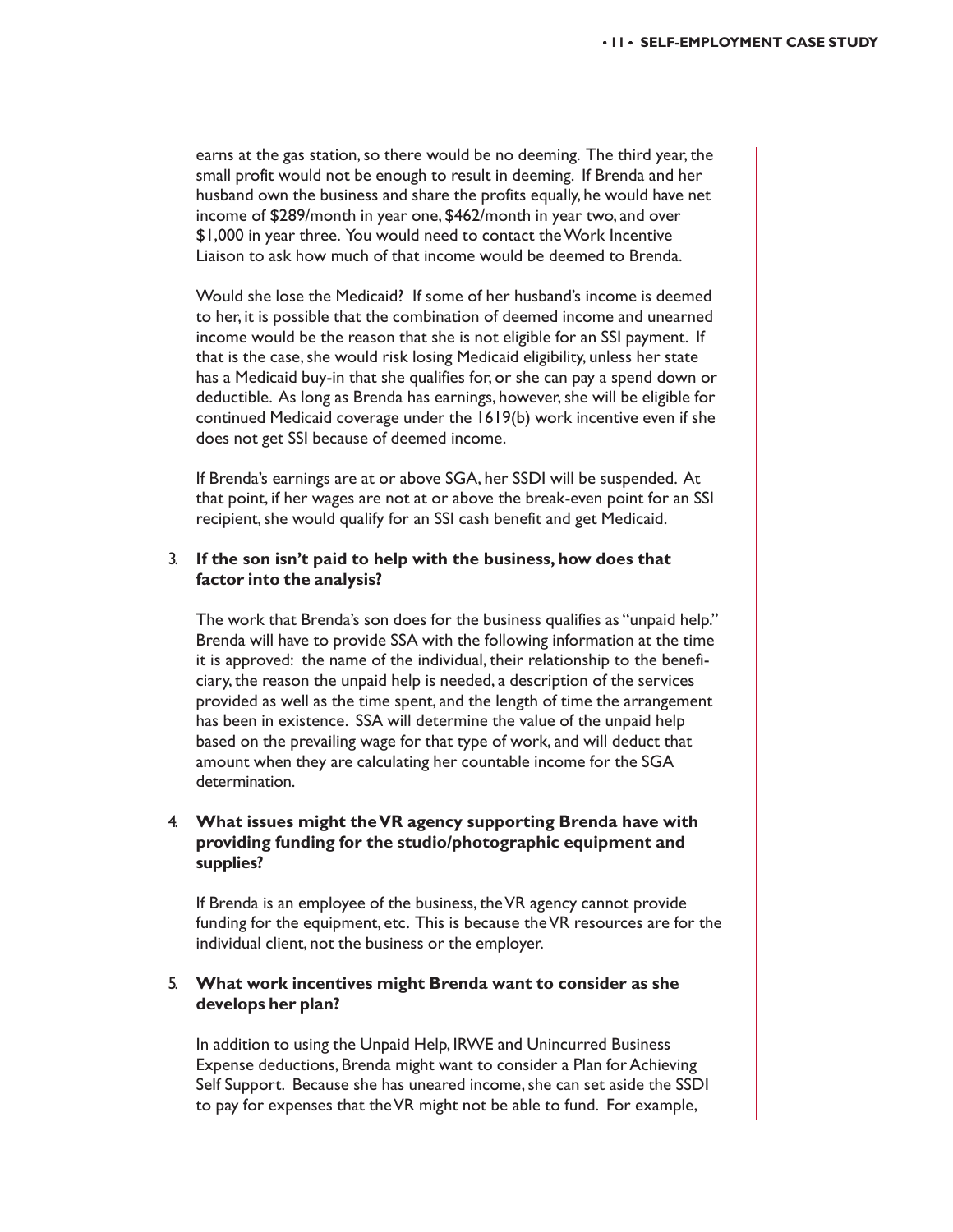Brenda uses a lift-equipped van modified with special driving controls. Her current van is seven years old with over 80,000 miles on it. If there will be business use of the vehicle, she could justify saving money to purchase a new van, and the VR agency would likely help with funding the driving controls if the old ones can't be transferred to the new vehicle.

### **III. Using the Work Incentives**

Brenda decides to be a partner in the business. She and her husband will share the profits equally. Their son will not ask for wages because they are providing him with free housing while he is in school. When he's finished with his degree in three years he will be moving away. Brenda plans to spend six hours each day working for the business, leaving some time each day for disability-related needs, e.g. therapies, doctor's appointments, etc.

Brenda indicates she will have IRWE totaling \$100 per month.

Do an analysis of Brenda's income over the three year period and the impact on her SSI, SSDI, Medicaid and Medicare, using the net income projections outlined in Part II B. Use the applicable work incentives in your analysis and assume that the TWP and SGA levels remain the same in 2005, 2006 and 2007.

What other resources might you suggest to Brenda for help with starting her business?

#### **Answers:**

#### **Impact on SSDI**

The first year of the business, Brenda's net monthly earnings are \$289. This figure reflects one-half of the total annual net income minus the FICA exclusion. (\$7,500 ÷ 2 = \$3,750 X .9235 = \$3,463 ÷ 12 months = \$289) That is below the Trial Work Period level, however since she is working 30 hours per week she will use all nine TWP months in the first year. If the SSA does a work CDR immediately, they will determine that Brenda is not engaging in SGA. Since this is a new business for Brenda, and other photographers in her community earn a good living, they will not use the comparability test. Brenda's TWP will begin January 2005 and end September 2005. Her EPE will begin October 2005 and end September 2008. During the second year of operation, Brenda's net monthly income is \$462. That is still below the SGA level, so her SSDI benefits will continue. There is no need to apply any of the deductions – IRWE, unpaid help, unincurred business expense or subsidy.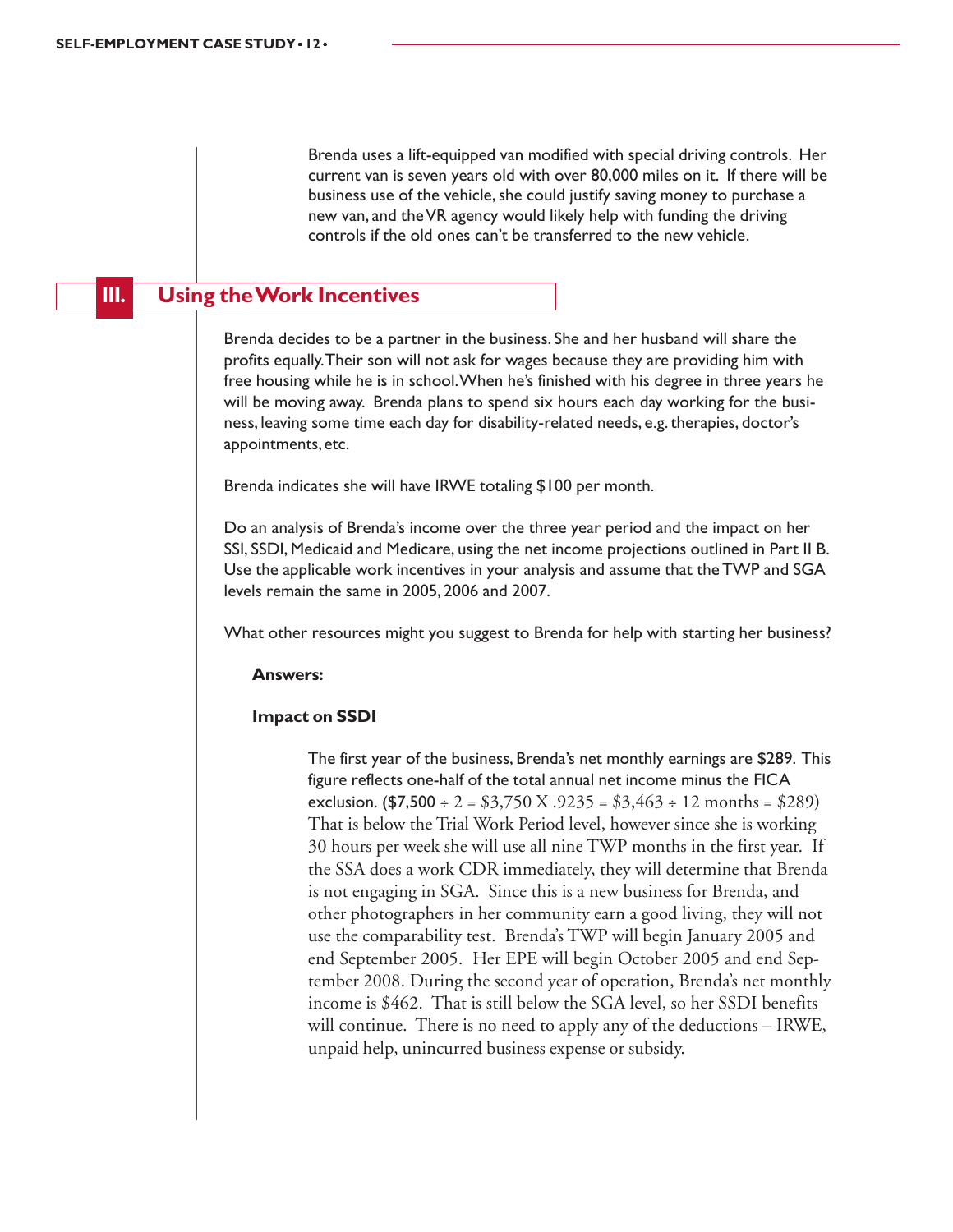In year three, the projected net income for the business is \$27,000. Brenda's half results in net monthly income of \$1,039. This exceeds the SGA level for 2007 (2004 SGA level of \$810 is used throughout the case study). At this point, SSA considers the applicable work incentive deducations when they conduct the work CDR: IRWE and upaid help. Brenda continues to have IRWE of \$100 per month, and the value of the work her sone does for the company is \$387 (15 hours per week X 4.3 weeks  $X $6.00$  per hour = \$387). Given these, Brenda's coutable income is below SGA (\$1,039 – \$100 = \$939 – \$387 = \$552). Her SSDI benefits will contiue, at least until her son finishes school and leaves. At that point, she will either have to do without the help or hire someone else. That would be a business expense and will reduce their net income, but if the business income continues to increase and she does not have the unpaid help deduction, in the future her countable income may exceed the SGA level and her SSDI benefits will be terminated.

#### **Impact on SSI**

Before working Brenda's SSI payment is \$285 a month. You calculate her earned income break-even point is \$635. During the first year Brenda is engaged in the business, her net monthly earnings are \$289. You correctly analyze that Brenda would be eligible for an SSI payment if just her income is considered. However, her husband's income is factored into the SSI calculation and they are treated as an eligible couple. Her countable unearned income is determined by subtracting the \$20 general exclusion from the SSDI payment deduction as well as the \$65 and onehalf the remaining earned income exclusion is applied to get the countable earned income. The countable unearned and earned income is combined and the result is subtracted from the couple's Federal Benefit Rate to determine Brenda's adjusted SSI payment.

The following calculations illustrate the deeming process:

#### **Step One: Determine the countable unearned income**

| \$ 299.00 SSDI |                                     |
|----------------|-------------------------------------|
|                | - 20.00 General Income Exclusion    |
|                | \$ 279.00 Countable Unearned Income |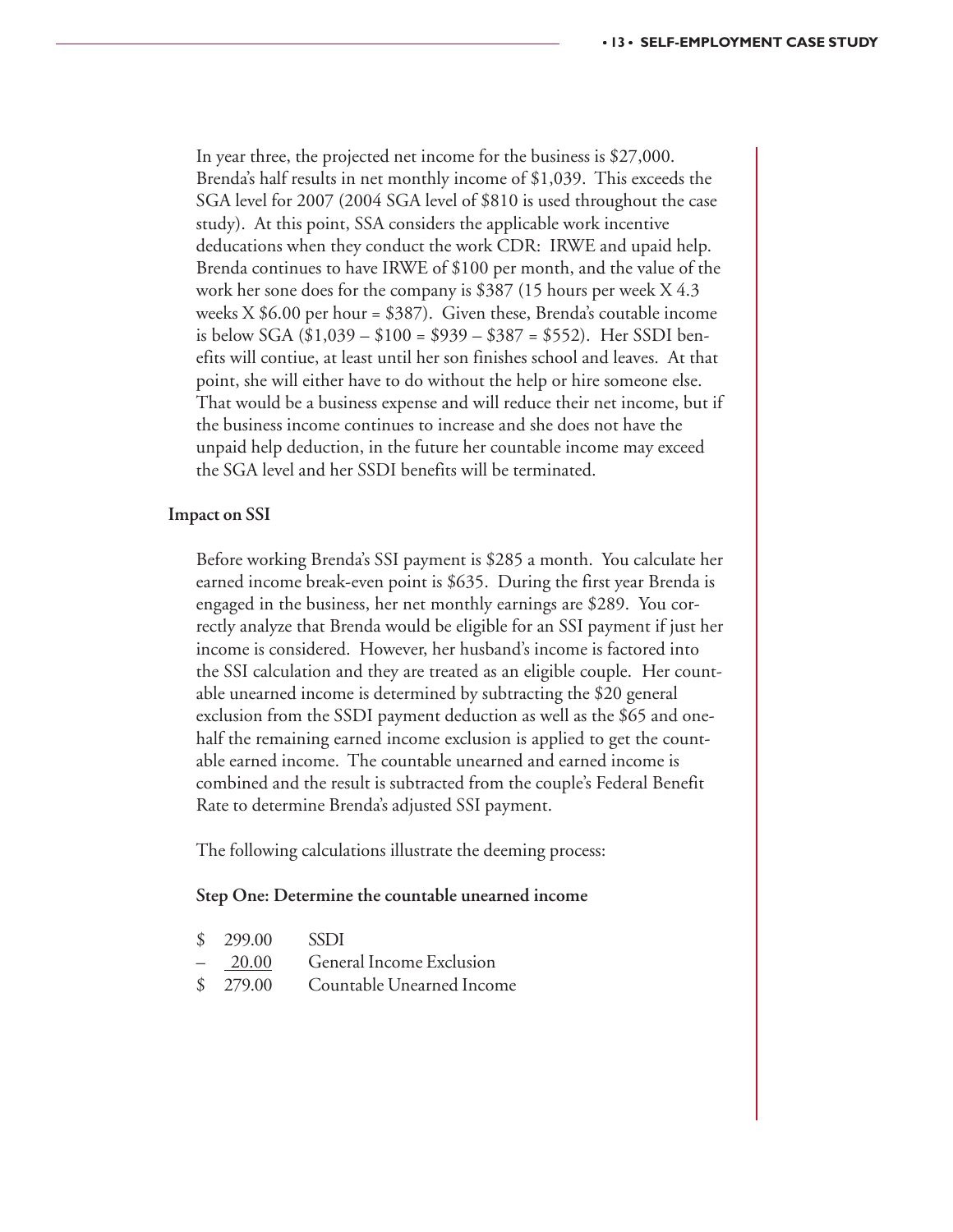| \$  | 600.00        | Husband's PASS wages      |
|-----|---------------|---------------------------|
| $+$ | 289.00        | Husband's business income |
| $+$ | 289.00        | Brenda's business income  |
| \$  | 1,178.00      | Combined earned income    |
|     | 65.00         | Earned Income Exclusion   |
| \$  | 1,113.00      |                           |
|     | 100.00        | <b>IRWE</b>               |
| S   | 1,013.00      |                           |
|     | $\frac{1}{2}$ | the remainder             |
|     | 506.50        |                           |
|     |               |                           |

#### **Step Two: Determine the countable earned income**

#### **Step Three: Determine the Total Countable Income**

- \$ 279.00 Countable Unearned Income
- + 506.50 Countable Earned Income
- \$ 785.50 Total Countable Income

#### **Step Four: Subtract the Total Countable Income from the Couple's FBR for the adjusted SSI payment**

|  |  | Couple FBR | 846.00 | $\boldsymbol{\mathsf{S}}$ |
|--|--|------------|--------|---------------------------|
|--|--|------------|--------|---------------------------|

- 785.50 Total Countable Income
- 60.50 Adjusted SSI

In the second year, Brenda's net income increases to \$462, still below the BEP. However, when combined with her husband's income, the total countable income is higher than the couple FBR so she is not eligible for an SSI payment. At this point Brenda's SSI cash payment will end, but you remind her that her Medicaid coverage – which is critical to maintaining her PASS – will continue under 1619(b). If the state in which Brenda lives has a Medicaid buy-in, you will discuss the advantages to enrolling in the buy-in.

If, when Brenda's son leaves and she cannot claim the unpaid help deduction, her income may exceed the SGA level and her SSDI benefit will be terminated. Even so, her earned income combined with her husband's results in total income too high to qualify for an SSI payment.

You should explain the Expedited Reinstatement work incentive to Brenda, in the even that both cash benefits are termined due to earnings.

**Appendix D** provides a Tracking Worksheet to illustrate all of the above.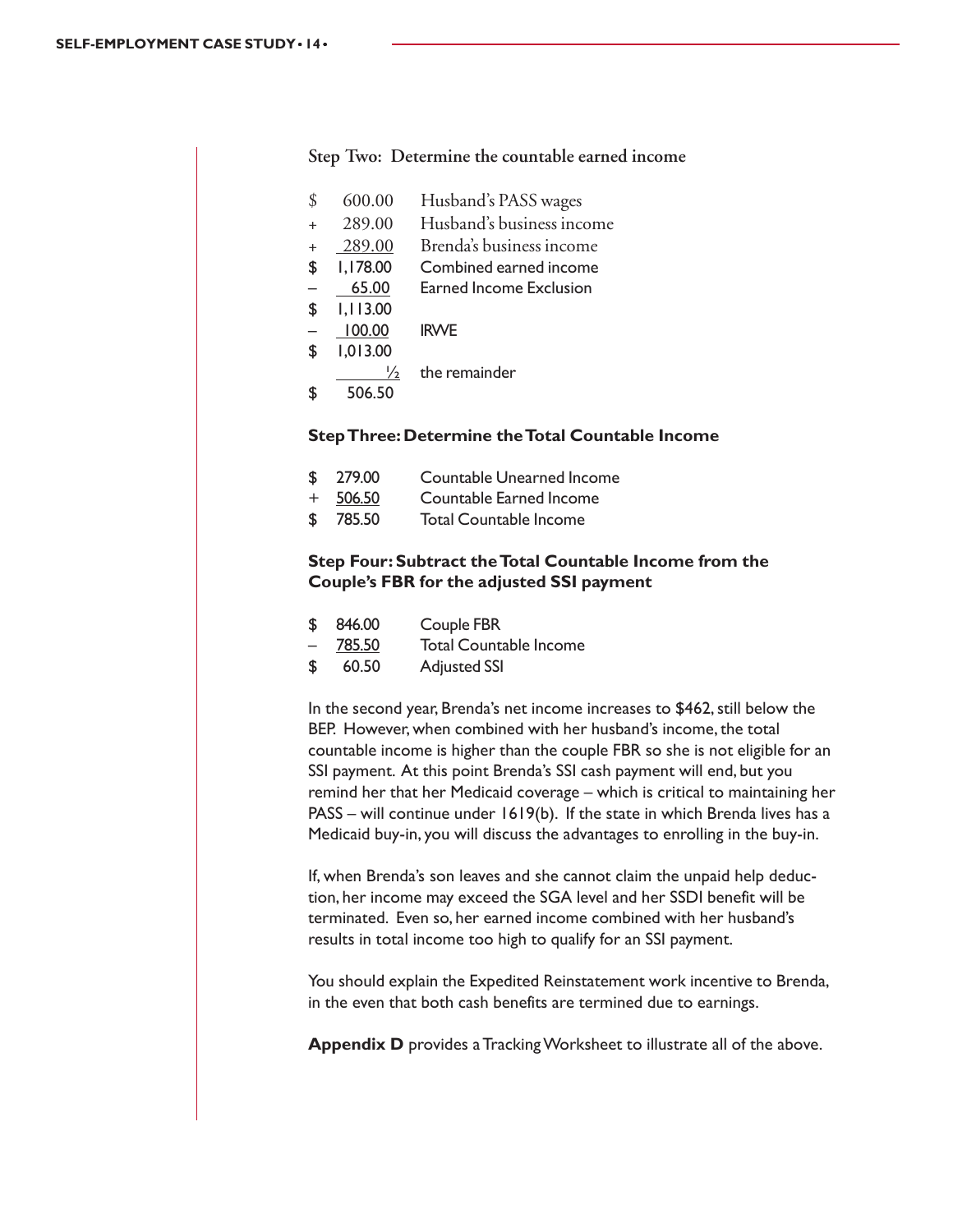Other resources you might suggest to Brenda include:

- 1. SCORE –Senior Core of Retired Executives: experienced business executives volunteer their time to help people start their own businesses.
- 2. U.S. Small Business Administration offers financing to assist small businesses; www.sba.gov/financing.
- 3. The **Small Business and Self Employment Service** is a service of the **Office of Disability Employment Policy of the U.S. Department of Labor** which provides information, counseling, and referrals about selfemployment and small business ownership opportunities for people with disabilities. SBSES, located at the *Job Accommodation Network*, is available through JAN's toll-free number 1-800-526-7234 V/TTY.
- 4. Plan for Achieving Self-Support Brenda could set her countable unearned (SSDI) and her countable earned income in a PASS to purchase needed items or services. Refer Brenda to www.passonline.org for a tutorial on writing PASS plans.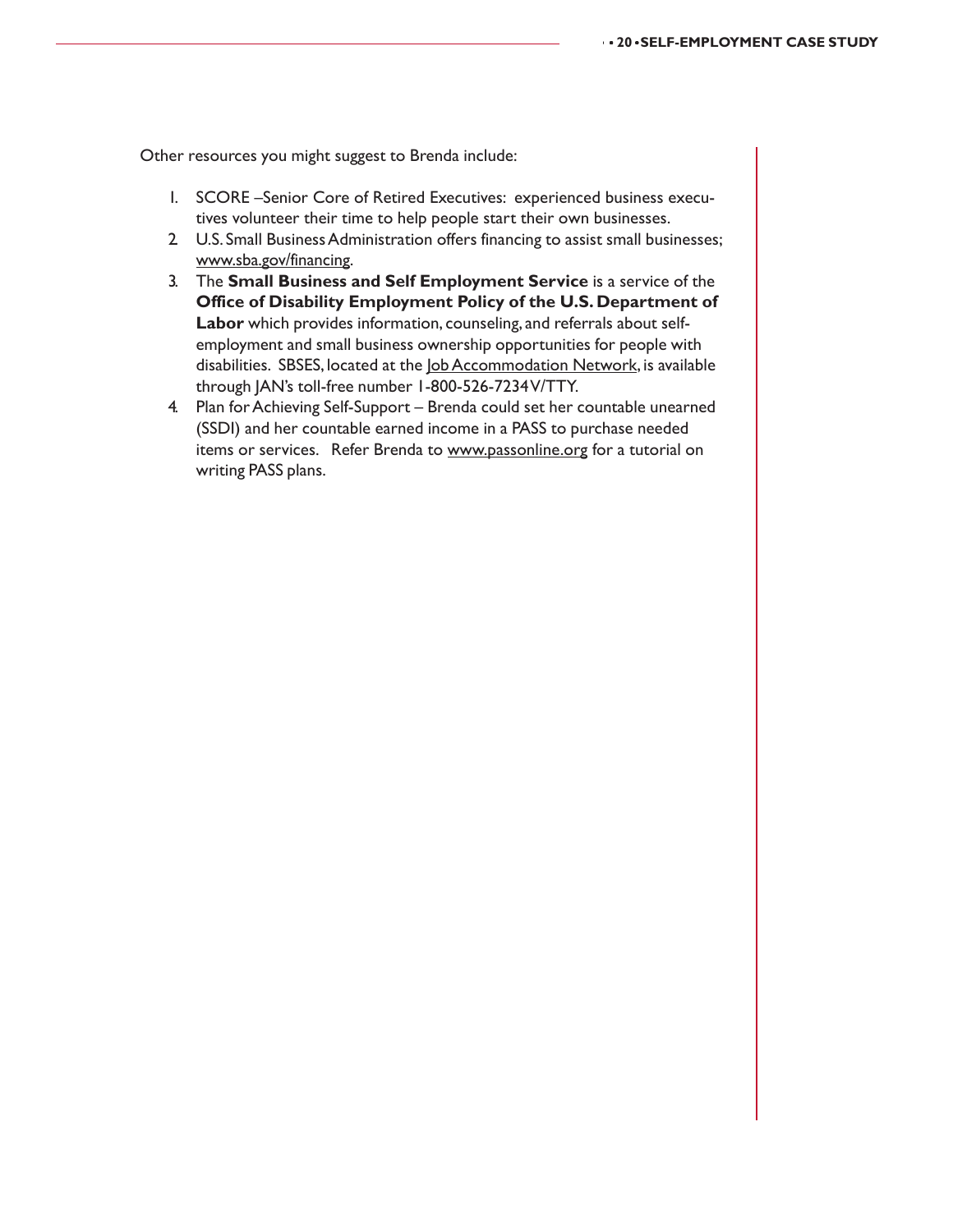# **MY NOTES ON TRANSLATING THIS TO PRACTICE:**

**MY STATE CONTACTS:**